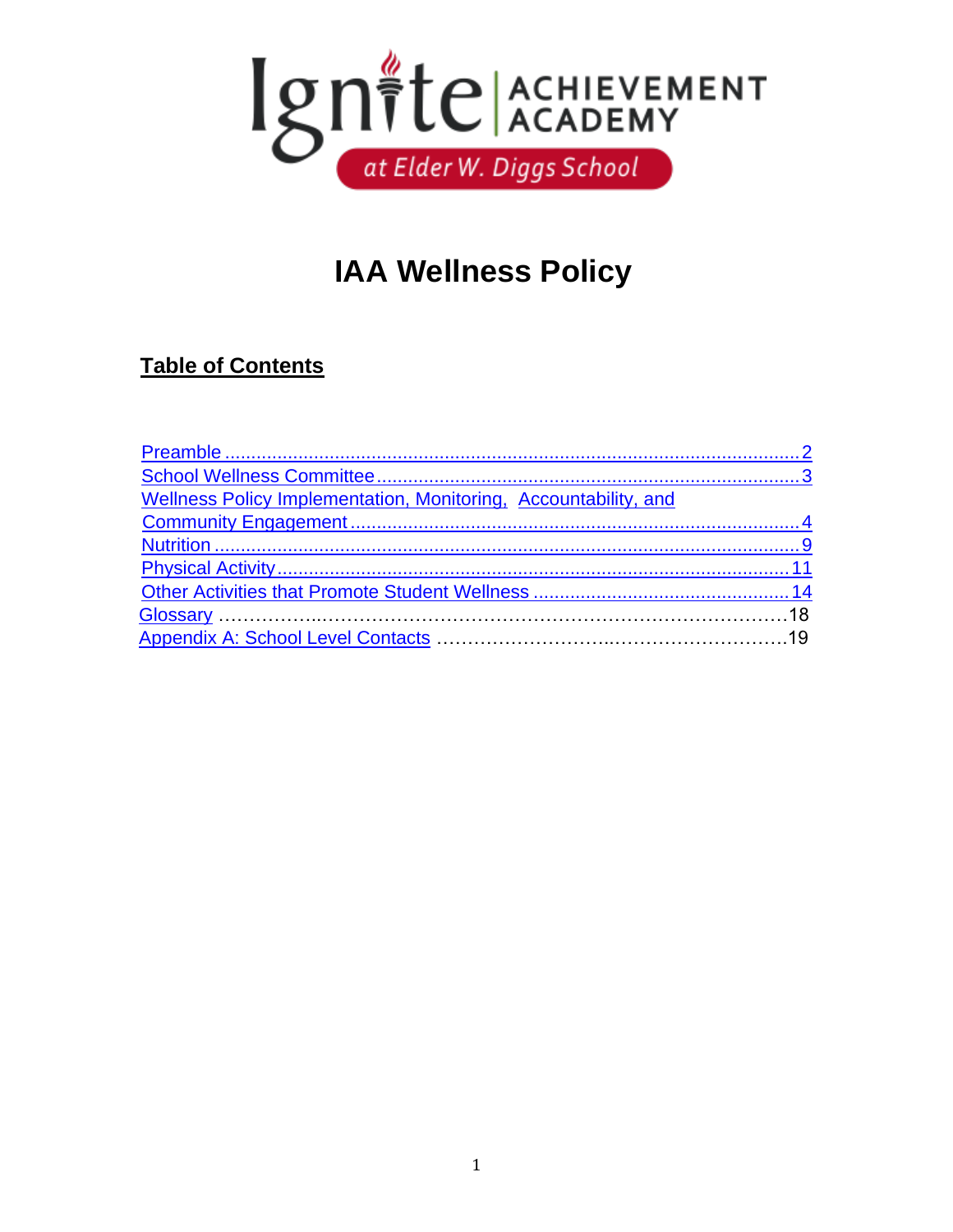# **Ignite Achievement Academy Wellness Policy**

# <span id="page-1-0"></span>**Preamble**

Ignite Achievement Academy (hereto referred to as the District) is committed to the optimal development of every student. The District believes that for students to have the opportunity to achieve personal, academic, developmental and social success, we need to create positive, safe and health-promoting learning environments at every level, in every setting, throughout the school year.

Research shows that two components, good nutrition, physical, emotional and mental health activity before, during and after the school day, are strongly correlated with positive student outcomes. For example, student participation in the U.S. Department of Agriculture's (USDA) School Breakfast Program is associated with higher grades and standardized test scores, lower absenteeism and better performance on cognitive tasks.1,2,3,4,5,6,7 Conversely, less-than-adequate consumption of specific foods including fruits, vegetables and dairy products, is associated with lower grades among students.<sup>8,9,10</sup> In addition, students who are physically active through active transport (riding a bike, walking, etc.) to and from school, recess, physical activity breaks, highquality physical education and extracurricular activities – do better academically.<sup>11,12,13,14</sup>. Finally, there is evidence that adequate hydration is associated with better cognitive performance. 15,16,17

This policy outlines the District's approach to ensuring environments and opportunities for all students and staff to practice healthy eating and promote physical activity throughout the school day, while minimizing distractions. Specifically, this policy establishes goals and procedures to ensure that:

- Students in the District have access to healthy foods throughout the school day ‒ both through reimbursable school meals and other foods available throughout the school campusin accordance with Federal and state nutrition standards;
- Students receive quality nutrition education that helps them develop lifelong healthy eating behaviors;
- Students have opportunities to be physically and mentally active before, during and after school;
- Schools engage in nutrition and physical activity promotion and other activities that promote student wellness;
- School staff are encouraged and supported to practice healthy nutrition and physical activity behaviors in and out of school;
- School staff are provided mental health days throughout the school to promote balance and well-being;
- The community is engaged in supporting the work of the District in creating continuity between school and other settings for students and staff to practice lifelong healthy habits, such as oral hygiene, personal hygiene, etc.; and
- The District establishes and maintains an infrastructure for management, oversight, implementation, communication about and monitoring of the policy and its established goals and objectives.

This policy applies to all students, staff and schools in the District. Specific measurable goals and outcomes are identified within each section below.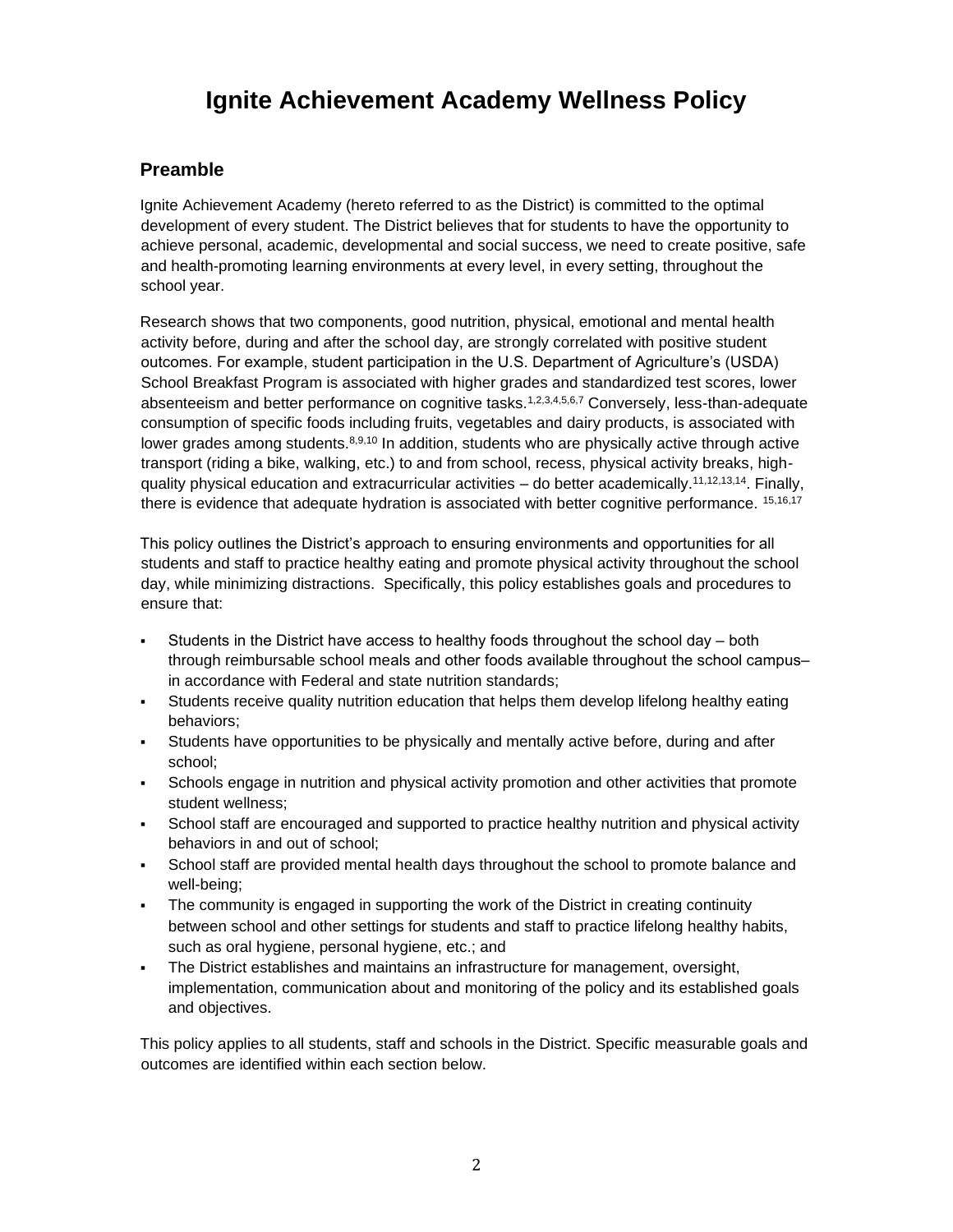- *The District will coordinate the wellness policy with other aspects of school management, including the District's School Improvement Plan, when appropriate.*
- *NOTE: Will also include any relevant data or statistics from state or local sources supporting the need for establishing and achieving the goals in this policy.*
- Please note Ignite Achievement Academy, Inc. currently operates as a single site operation, i.e., at the District school level.

# <span id="page-2-0"></span>**I. School Wellness Committee**

#### *Committee Role and Membership*

The District will convene a representative district wellness committee (hereto referred to as the DWC) or work within an existing school health committee, that meets at least four times per year to establish goals for and oversee school health and safety policies and programs, including development, implementation and periodic review and update of this district-level wellness policy (heretofore referred as "wellness policy").

The DWC membership will represent all school levels (elementary and secondary schools) and include (to the extent possible), but not be limited to: parents and caregivers; students; representatives of the school nutrition program (e.g., school nutrition manager, school nutrition staff); physical education teachers; health education teachers; school health professionals (e.g., health education teachers, school health services staff [e.g., nurses, physicians, dentists, health educators, and other allied health personnel who provide school health services], and mental health and social services staff

[e.g., school counselors, psychologists, social workers, or psychiatrists]; school administrators (e.g.., co-founders, business manager operations manager, Dean of Academics), school board members; health professionals (e.g., dietitians, doctors, nurses, dentists); and the general public. When possible, membership will also include Supplemental Nutrition Assistance Program Education coordinators (SNAP-EDEDSNAPEd). To the extent possible, the DWC will include representatives from each school building and reflect the diversity of the community.

Each school within the District will establish an ongoing School Wellness Committee (SWC) *that convenes to review school-level issues, in coordination with the DWC.]* 

#### *Leadership*

The Co-Founder or designee(s) will convene the DWC and facilitate development of and updates to the wellness policy and will ensure each school's compliance with the policy.

The designated official for oversight is Chief of Staff, Nadia E. Miller.

Email: nmiller@igniteindy.org

Phone: 317-226-4242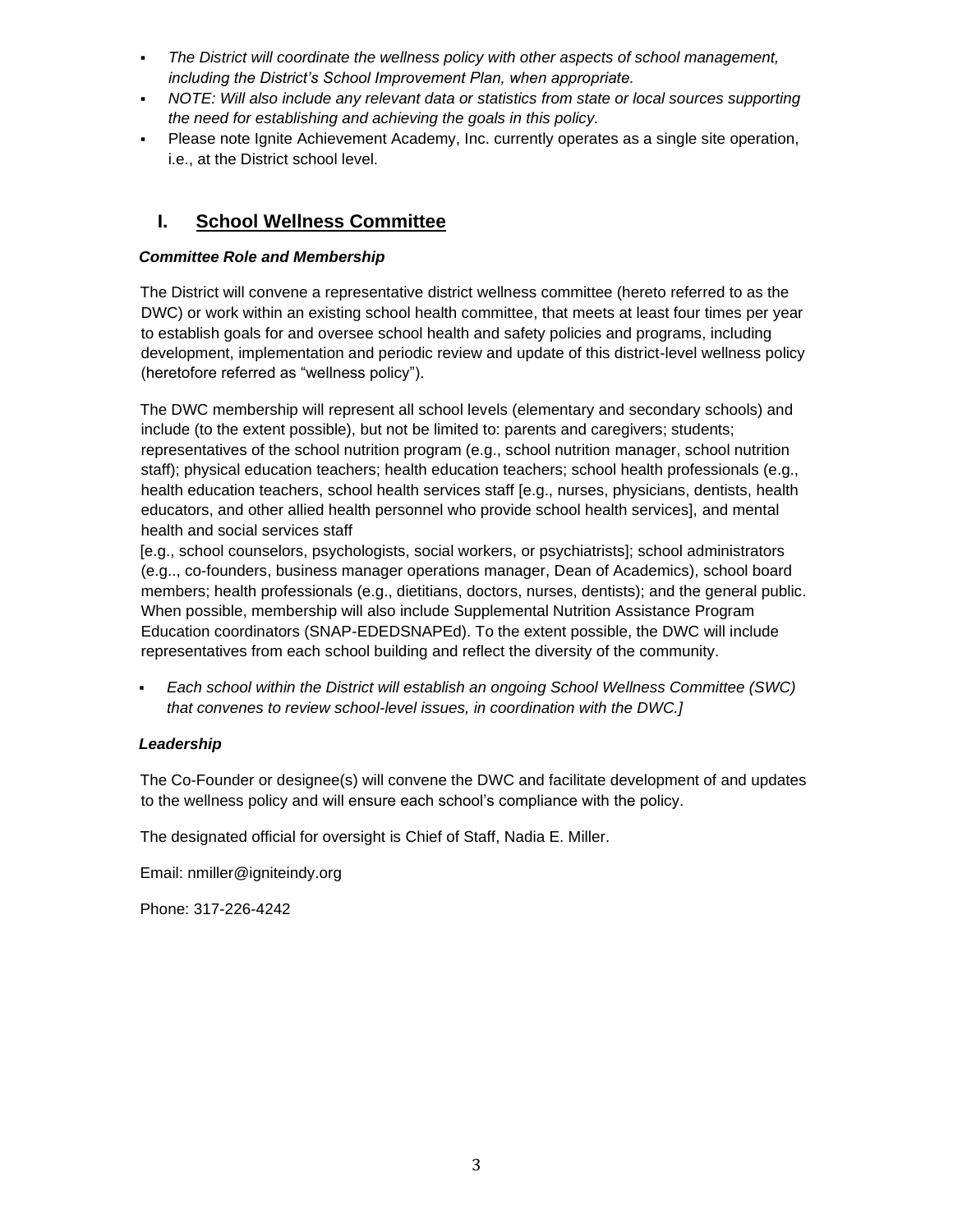The name(s), title(s), and contact information (email address is sufficient) of this/these individual(s) is(are):

| <b>Name</b>     | <b>Title / Relationship</b><br>to the School or<br><b>District</b> | <b>Email address</b>    | <b>Role on Committee</b>                                                                                |
|-----------------|--------------------------------------------------------------------|-------------------------|---------------------------------------------------------------------------------------------------------|
| Shy-Quon Ely II | Co-Founder/Head of<br>School                                       | sely@igniteindy.org     | Assists in the<br>evaluation of the<br>wellness policy<br>implementation                                |
| Jessica English | Director of Academic<br>Strategy and<br>Compliance                 | jenglish@igniteindy.org | Assists in the<br>evaluation of the<br>wellness policy<br>implementation                                |
| Nadia E. Miller | Chief of Staff                                                     | nmiller@igniteindy.org  | Assists in the<br>evaluation of the<br>wellness policy<br>implementation<br>throughout the<br>community |

Each school will designate a school wellness policy coordinator, who will ensure compliance with the policy. Refer to Appendix A for a list of school-level wellness policy coordinators.

# <span id="page-3-0"></span>**II. Wellness Policy Implementation, Monitoring, Accountability and Community Engagement**

#### *Implementation Plan*

The District will develop and maintain a plan for implementation to manage and coordinate the execution of this wellness policy. The plan delineates roles, responsibilities, actions and timelines specific to each school; and includes information about who will be responsible to make what change, by how much, where and when; as well as specific goals and objectives for nutrition standards for all foods and beverages available on the school campus, food and beverage marketing, nutrition promotion and education, physical activity, physical education and other school-based activities that promote student wellness. It is recommended that the school use the [Healthy Schools Program online tools](http://www.schools.healthiergeneration.org/) to complete a school-level assessment based on the Centers for Disease Control and Prevention's School Health Index, create an action plan that fosters implementation and generate an annual progress report.

This wellness policy and the progress reports can be found at: *www.igniteindy.org*

### *Recordkeeping*

The District will retain records to document compliance with the requirements of the wellness policy at [Ignite Achievement Academy's Administrative Offices and/or on [District's central computer network]. Documentation maintained in this location will include but will not be limited to: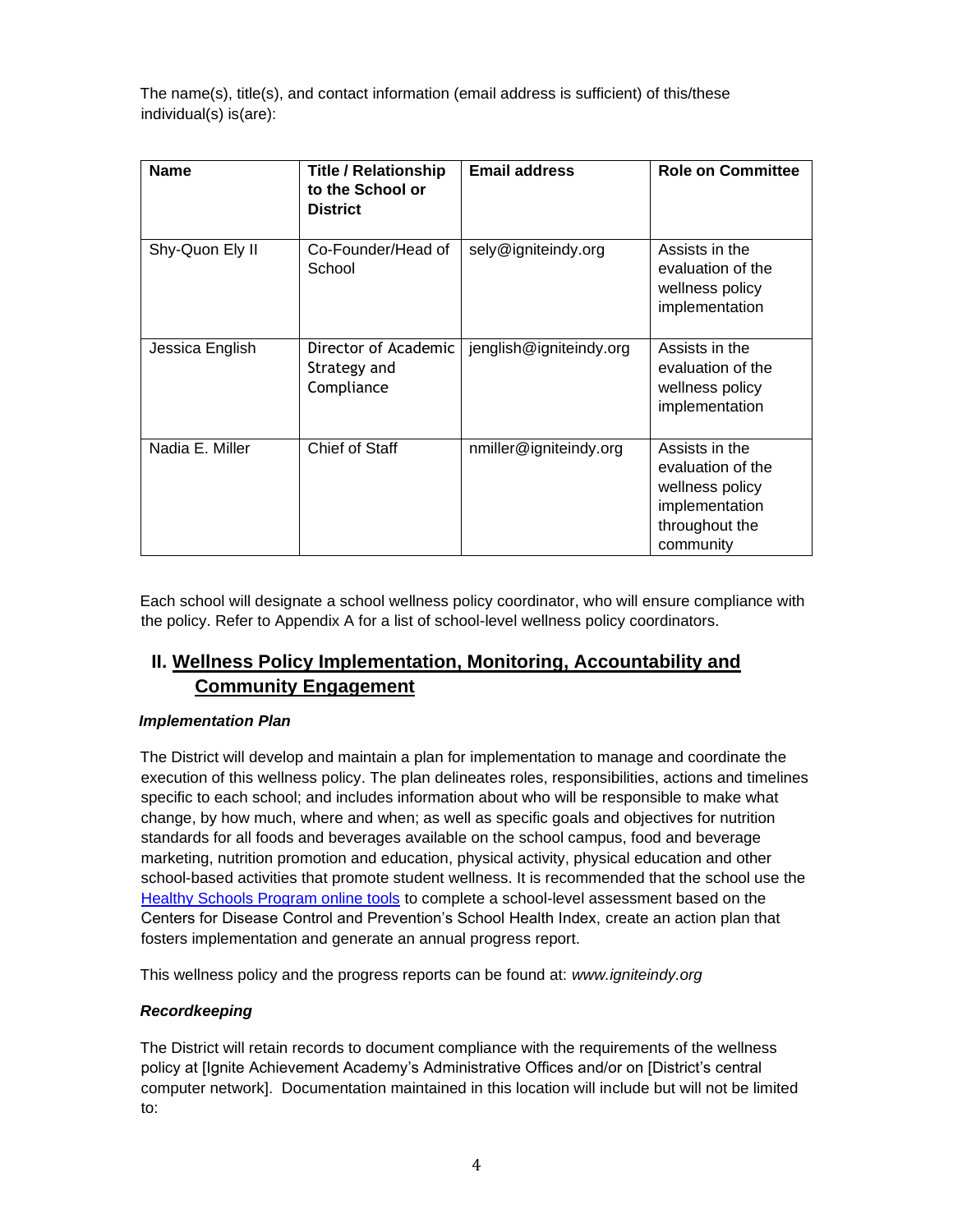- The written wellness policy;
- Documentation demonstrating that the policy has been made available to the public;
- Documentation of efforts to review and update the Local Schools Wellness Policy; including an indication of who is involved in the update and methods the district uses to make stakeholders aware of their ability to participate on the DWC;
- Documentation to demonstrate compliance with the annual public notification requirements;
- The most recent assessment on the implementation of the local school wellness policy;
- Documentation demonstrating the most recent assessment on the implementation of the Local School Wellness Policy has been made available to the public.

#### *Annual Notification of Policy*

The District will actively inform families and the public each year of basic information about this policy, including its content, any updates to the policy and implementation status. The District will make this information available via the district website and/or district-wide communications. The District will provide as much information as possible about the school nutrition environment. This will include a summary of the District's (or schools') events or activities related to wellness policy implementation. Annually, the District will also publicize the name and contact information of the District/school officials leading and coordinating the committee, as well as information on how the public can get involved with the school wellness committee.

#### *Triennial Progress Assessments*

At least once every three years, the District will evaluate compliance with the wellness policy to assess the implementation of the policy and include:

- The extent to which schools under the jurisdiction of the District are in compliance with the wellness policy;
- The extent to which the District's wellness policy compares to the Alliance for a Healthier Generation's model wellness policy; and
- A description of the progress made in attaining the goals of the District's wellness policy.

The position/person responsible for managing the triennial assessment and contact information is the Chief of Staff, Nadia E. Miller, nmiller@igniteindy.org.

The DWC, in collaboration with individual schools, will monitor schools' compliance with this wellness policy.

The District will actively notify households/families of the availability of the triennial progress report.

#### *Revisions and Updating the Policy*

The DWC will update or modify the wellness policy based on the results of the annual School Health Index and triennial assessments and/or as District priorities change; community needs change; wellness goals are met; new health science, information, and technology emerges; and new Federal or state guidance or standards are issued. **The wellness policy will be assessed and updated as indicated at least every three years, following the triennial assessment.**

#### *Community Involvement, Outreach and Communications*

The District is committed to being responsive to community input, which begins with awareness of the wellness policy. The District will actively communicate ways in which representatives of DWC and others can participate in the development, implementation and periodic review and update of the wellness policy through a variety of means appropriate for that district. The District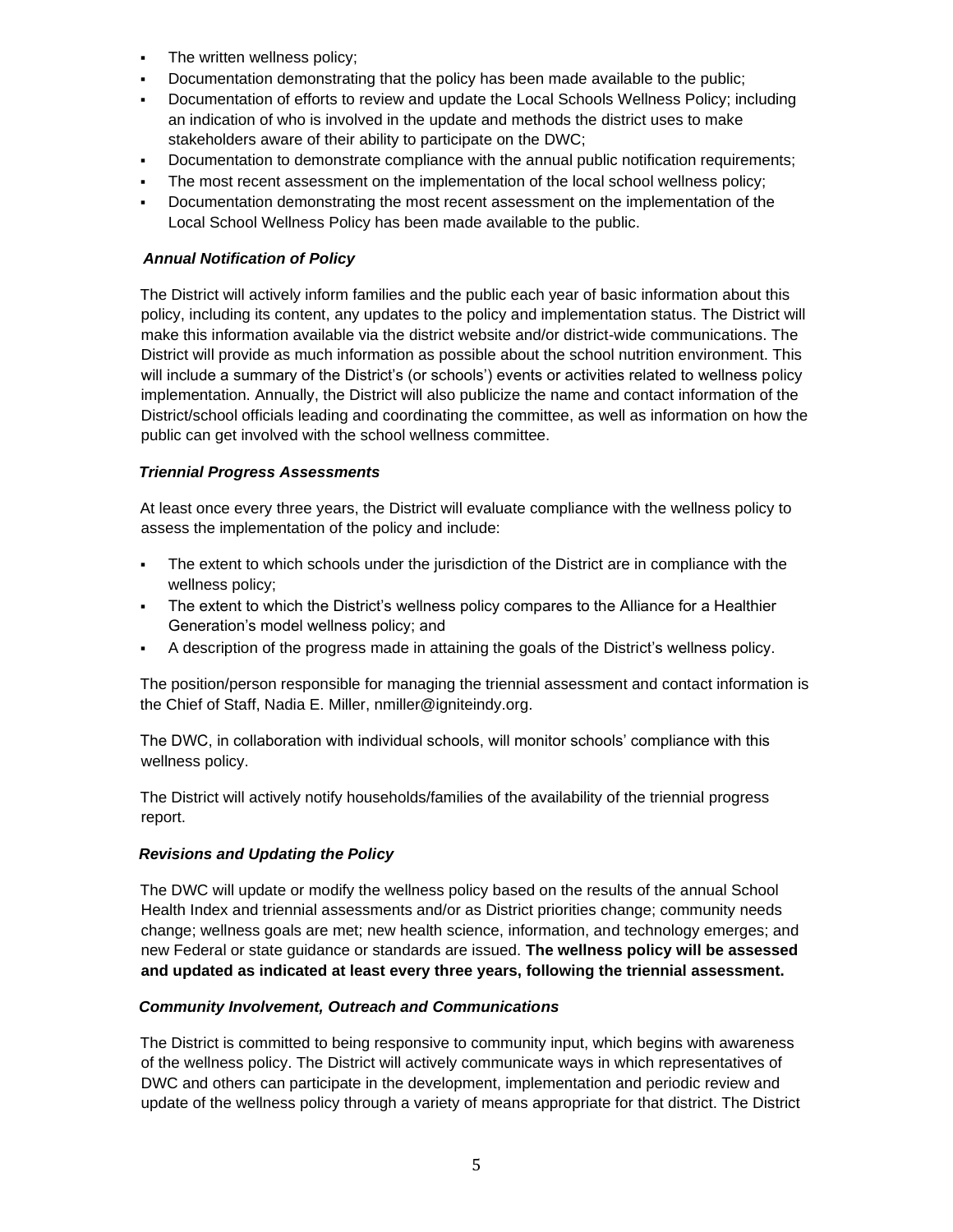will also inform parents of the improvements that have been made to school meals and compliance with school meal standards, availability of child nutrition programs and how to apply, and a description of and compliance with Smart Snacks in School nutrition standards. The District will use electronic mechanisms, such as email or displaying notices on the district's website, as well as non-electronic mechanisms, such as newsletters, presentations to parents, or sending information home to parents, to ensure that all families are actively notified of the content of, implementation of, and updates to the wellness policy, as well as how to get involved and support the policy. The District will ensure that communications are culturally and linguistically appropriate to the community, and accomplished through means similar to other ways that the district and individual schools are communicating important school information with parents.

The District will actively notify the public about the content of or any updates to the wellness policy annually, at a minimum. The District will also use these mechanisms to inform the community about the availability of the annual and triennial reports.

# **III. Nutrition**

#### *School Meals*

Our school district is committed to serving healthy meals to children, with plenty of fruits, vegetables, whole grains, and fat-free and low-fat milk; that are moderate in sodium, low in saturated fat, and have zero grams *trans* fat per serving (nutrition label or manufacturer's specification); and to meeting the nutrition needs of school children within their calorie requirements. The school meal programs aim to improve the diet and health of school children, help mitigate childhood obesity, model healthy eating to support the development of lifelong healthy eating patterns and support healthy choices while accommodating cultural food preferences and special dietary needs.

All schools within the District participate in USDA child nutrition programs, including the National School Lunch Program (NSLP), the School Breakfast Program (SBP), and After School Snack Program. The District also operates additional nutrition-related programs and activities including *Breakfast in the Classroom for Grades K-2.* All schools within the District are committed to offering school meals through the NSLP and SBP programs, and other applicable Federal child nutrition programs, that:

- Are accessible to all students;
- Are appealing and attractive to children;
- Are served in clean and pleasant settings;
- Meet or exceed current nutrition requirements established by local, state, and Federal statutes and regulations. (The District offers reimbursable school meals that meet [USDA](http://www.fns.usda.gov/school-meals/nutrition-standards-school-meals) [nutrition standards.\)](http://www.fns.usda.gov/school-meals/nutrition-standards-school-meals)
- Promote healthy food and beverage choices using at least ten of the following [Smarter](http://smarterlunchrooms.org/ideas) [Lunchroom techniques:](http://smarterlunchrooms.org/ideas)
	- − Whole fruit options are displayed in attractive bowls or baskets (instead of chaffing dishes or hotel pans).
	- − Sliced or cut fruit is available daily.
	- Daily fruit options are displayed in a location in the line of sight and reach of students.
	- − All available vegetable options have been given creative or descriptive names.
	- Daily vegetable options are bundled into all grab-and-go meals available to students.
	- − All staff members, especially those serving, have been trained to politely prompt students to select and consume the daily vegetable options with their meal.
	- − White milk is placed in front of other beverages in all coolers.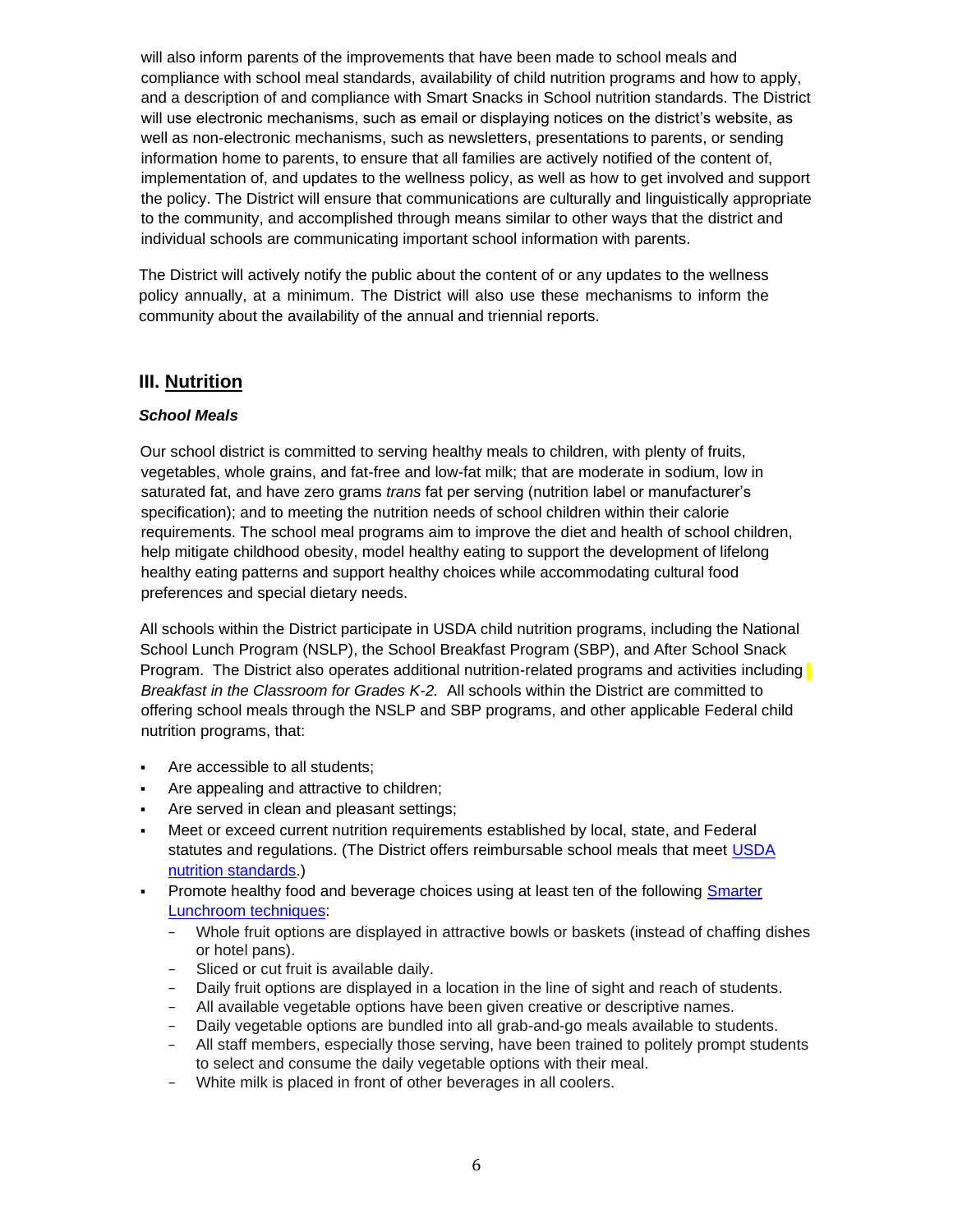- − Alternative entrée options (e.g., salad bar, yogurt parfaits, etc.) are highlighted on posters or signs within all service and dining areas.
- − A reimbursable meal can be created in any service area available to students (e.g., salad bars, snack rooms, etc.).
- − Student surveys and taste testing opportunities are used to inform menu development, dining space decor and promotional ideas.
- − Student artwork is displayed in the service and/or dining areas.
- Daily announcements are used to promote and market menu options.

#### *[Optional additional policy language includes:*

- *Menus will be posted on the District website or individual school websites, and will include nutrient content and ingredients.*
- *Menus will be created/reviewed by a Registered Dietitian or other certified nutrition professional.*
- School meals are administered by a team of child nutrition professionals.
- The District child nutrition program will accommodate students with special dietary needs.
- *Students will be allowed at least 10 minutes to eat breakfast and at least 20 minutes to eat lunch, counting from the time they have received their meal and are seated (meets Healthy Schools Program Gold-level criteria).*
- Students are served lunch at a reasonable and appropriate time of day.
- Lunch will follow the recess period to better support learning and healthy eating.
- *Participation in Federal child nutrition programs will be promoted among students and families to help ensure that families know what programs are available in their children's school.*
- The District will implement at least four of the following five Farm to School activities (meets *Healthy Schools Program Gold-level criteria; mark/circle the four activities the District plans to do):* 
	- − *Local and/or regional products are incorporated into the school meal program;*
	- − *Messages about agriculture and nutrition are reinforced throughout the learning environment;*
	- − *School hosts a school garden;*
	- − *School hosts field trips to local farms; and*
	- − *School utilizes promotions or special events, such as tastings, that highlight the local/ regional products.]*

#### *Staff Qualifications and Professional Development*

All school nutrition program directors, managers and staff will meet or exceed hiring and annual continuing education/training requirements in the [USDA professional standards for child nutrition](http://www.fns.usda.gov/sites/default/files/CN2014-0130.pdf) [professionals.](http://www.fns.usda.gov/sites/default/files/CN2014-0130.pdf) These school nutrition personnel will refer to [USDA's Professional Standards for](http://professionalstandards.nal.usda.gov/) [School Nutrition Standards website](http://professionalstandards.nal.usda.gov/) to search for training that meets their learning needs.

#### *Water*

To promote hydration, free, safe, unflavored drinking water will be available to all students throughout the school day\* and throughout every school campus\* ("school campus" and "school day" are defined in the glossary). The District will make drinking water available where school meals are served during mealtimes.

#### *[Optional additional policy language may include:*

Water cups/jugs will be available in the cafeteria if a drinking fountain is not present.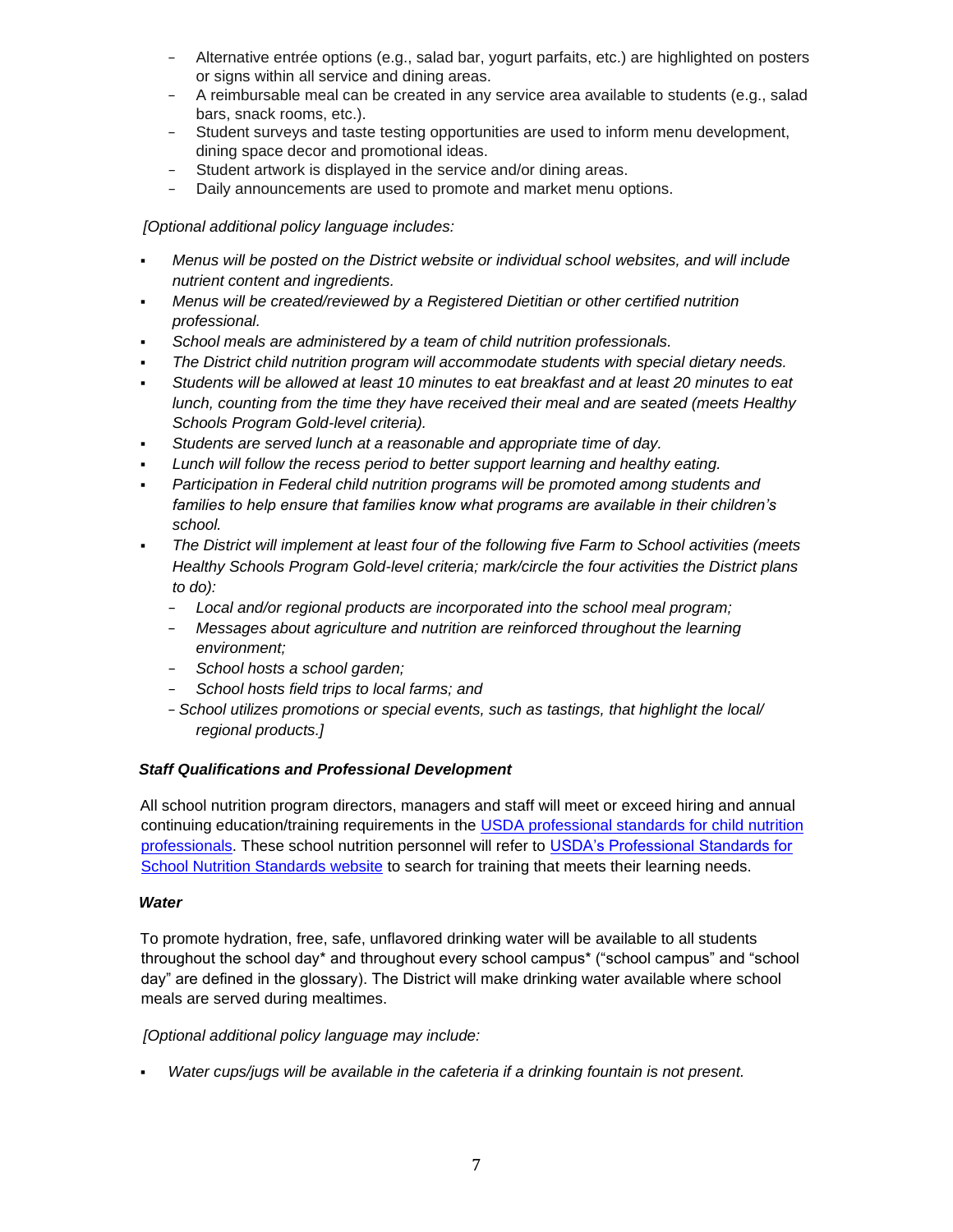- *All water sources and containers will be maintained on a regular basis to ensure good hygiene and health safety standards. Such sources and containers may include drinking fountains, water jugs, hydration stations, water jets and other methods for delivering drinking water.]*
- Students will be allowed to bring and carry (approved) water bottles filled with only water with them throughout the day.

#### *Competitive Foods and Beverages*

The District is committed to ensuring that all foods and beverages available to students on the school campus\* during the school day\* support healthy eating. The foods and beverages sold and served outside of the school meal programs (e.g., "competitive" foods and beverages) will meet the USDA Smart Snacks in School nutrition standards, at a minimum. Smart Snacks aim to improve student health and well-being, increase consumption of healthful foods during the school day and create an environment that reinforces the development of healthy eating habits. A summary of the standards and information, as well as a Guide to Smart Snacks in Schools are available at: [http://www.fns.usda.gov/healthierschoolday/tools-schools-smart-snacks.](http://www.fns.usda.gov/healthierschoolday/tools-schools-smart-snacks) The Alliance for a Healthier Generation provides a set of tools to assist with implementation of Smart Snacks available at [www.foodplanner.healthiergeneration.org.](http://www.foodplanner.healthiergeneration.org/)

*[NOTE: In some cases, states have passed more stringent nutrition standards for competitive foods and beverages in addition to the USDA Smart Snacks in School nutrition standards. In these states, districts and schools must also comply with their state standards.]* 

To support healthy food choices and improve student health and well-being, all foods and beverages outside the reimbursable school meal programs that are sold to students on the school campus during the school day\* will meet or exceed the USDA Smart Snacks nutrition standards will meet or exceed state nutrition standards. These standards will apply in all locations and through all services where foods and beverages are sold, which may include, but are not limited to, à la carte options in cafeterias, vending machines, school stores and snack or food carts.

#### *Celebrations and Rewards*

All foods offered on the school campus will meet or exceed the USDA Smart Snacks in School nutrition standards will meet or exceed state nutrition standards, including through:

- 1. Celebrations and parties. The district will provide a list of healthy party ideas to parents and teachers, including non-food celebration ideas. Healthy party ideas are available from the [Alliance for a Healthier Generation](https://www.healthiergeneration.org/take_action/schools/snacks_and_beverages/celebrations/) [a](https://www.healthiergeneration.org/take_action/schools/snacks_and_beverages/celebrations/)nd from the [USDA.](http://healthymeals.nal.usda.gov/local-wellness-policy-resources/wellness-policy-elements/healthy-celebrations)
- 2. Classroom snacks brought by parents. The District will provide to parents a [list of foods and](https://www.healthiergeneration.org/live_healthier/eat_healthier/alliance_product_navigator/browse_products/?product_category_id=720) [beverages that meet Smart Snacks](https://www.healthiergeneration.org/live_healthier/eat_healthier/alliance_product_navigator/browse_products/?product_category_id=720) nutrition standards.
- 3. Rewards and incentives. The District will provide teachers and other relevant school staff a [list of alternative ways to reward children.](https://www.healthiergeneration.org/take_action/schools/snacks_and_beverages/non-food_rewards/) Foods and beverages will not be used as a reward, or withheld as punishment for any reason, such as for performance or behavior. *[Meets Healthy Schools Program Silver-level criteria]*

#### *Fundraising*

Foods and beverages that meet or exceed the USDA Smart Snacks in Schools nutrition standards may be sold through fundraisers on the school campus\* during the school day\*. The District will make available to parents and teachers a list of healthy fundraising ideas [*examples from the [Alliance for a Healthier Generation](https://www.healthiergeneration.org/take_action/schools/snacks_and_beverages/fundraisers/) [a](https://www.healthiergeneration.org/take_action/schools/snacks_and_beverages/fundraisers/)nd the [USDA](http://healthymeals.nal.usda.gov/local-wellness-policy-resources/wellness-policy-elements/healthy-fundraising)*[\].](http://healthymeals.nal.usda.gov/local-wellness-policy-resources/wellness-policy-elements/healthy-fundraising)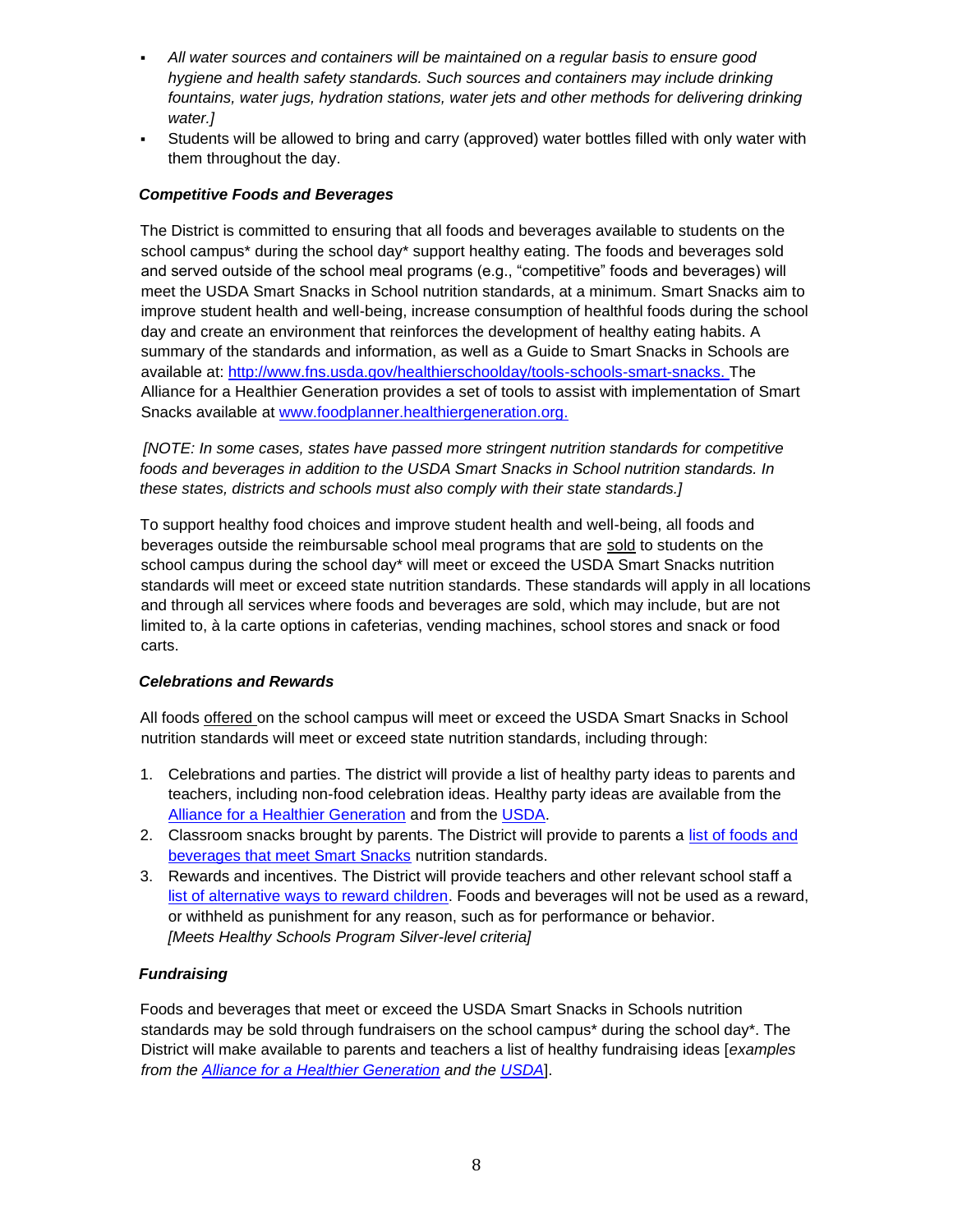*[Given the pervasiveness of food fundraisers in many schools and the wide availability of profitable, healthy fundraising options, additional policy language is encouraged:* 

- *Schools will use only non-food fundraisers, and encourage those promoting physical activity (such as walk-a-thons, Jump Rope for Heart, fun runs, etc.).*
- *Fundraising during and outside school hours will sell, in addition to traditional concession item a smart snack option along with non-food items or foods and beverages that meet or exceed the Smart Snacks nutrition standards. These fundraisers may include but are not limited to, donation nights at restaurants, cookie dough, candy and pizza sales, market days, etc. (Meets Healthy Schools Program Gold-level criteria)]*

#### <span id="page-8-0"></span>*Nutrition Promotion*

Nutrition promotion and education positively influence lifelong eating behaviors by using evidence-based techniques and nutrition messages, and by creating food environments that encourage healthy nutrition choices and encourage participation in school meal programs. Students and staff will receive consistent nutrition messages throughout schools, classrooms, gymnasiums, and cafeterias. Nutrition promotion also includes marketing and advertising nutritious foods and beverages to students and is most effective when implemented consistently through a comprehensive and multi-channel approach by school staff, teachers, parents, students and the community.

The District will promote healthy food and beverage choices for all students throughout the school campus, as well as encourage participation in school meal programs. This promotion will occur through at least:

- Implementing at least ten or more evidence-based healthy food promotion techniques through the school meal programs using **Smarter Lunchroom techniques**; and
- Ensuring 100% of foods and beverages promoted to students meet the USDA Smart Snacks in School nutrition standards. Additional promotion techniques that the District and individual schools may use are available at http://www.foodplanner.healthiergeneration.org/.

#### *Nutrition Education*

The District will teach, model, encourage and support healthy eating habits by all students. Schools will provide nutrition education and engage in nutrition promotion that:

- Is designed to provide students with the knowledge and skills necessary to promote and protect their health;
- Is part of not only health education classes, but also integrated into other classroom instruction through subjects such as math, science, language arts, social sciences and elective subjects;
- Includes enjoyable, developmentally-appropriate, culturally-relevant and participatory activities, such as cooking demonstrations or lessons, promotions, taste-testing, farm visits and school gardens;
- Promotes fruits, vegetables, whole-grain products, low-fat and fat-free dairy products and healthy food preparation methods;
- Emphasizes caloric balance between food intake and energy expenditure (promotes physical activity/exercise);
- Links with school meal programs, cafeteria nutrition promotion activities, school gardens, Farm to School programs, other school foods and nutrition-related community services; • Teaches media literacy with an emphasis on food and beverage marketing; and • Includes nutrition education training for teachers and other staff.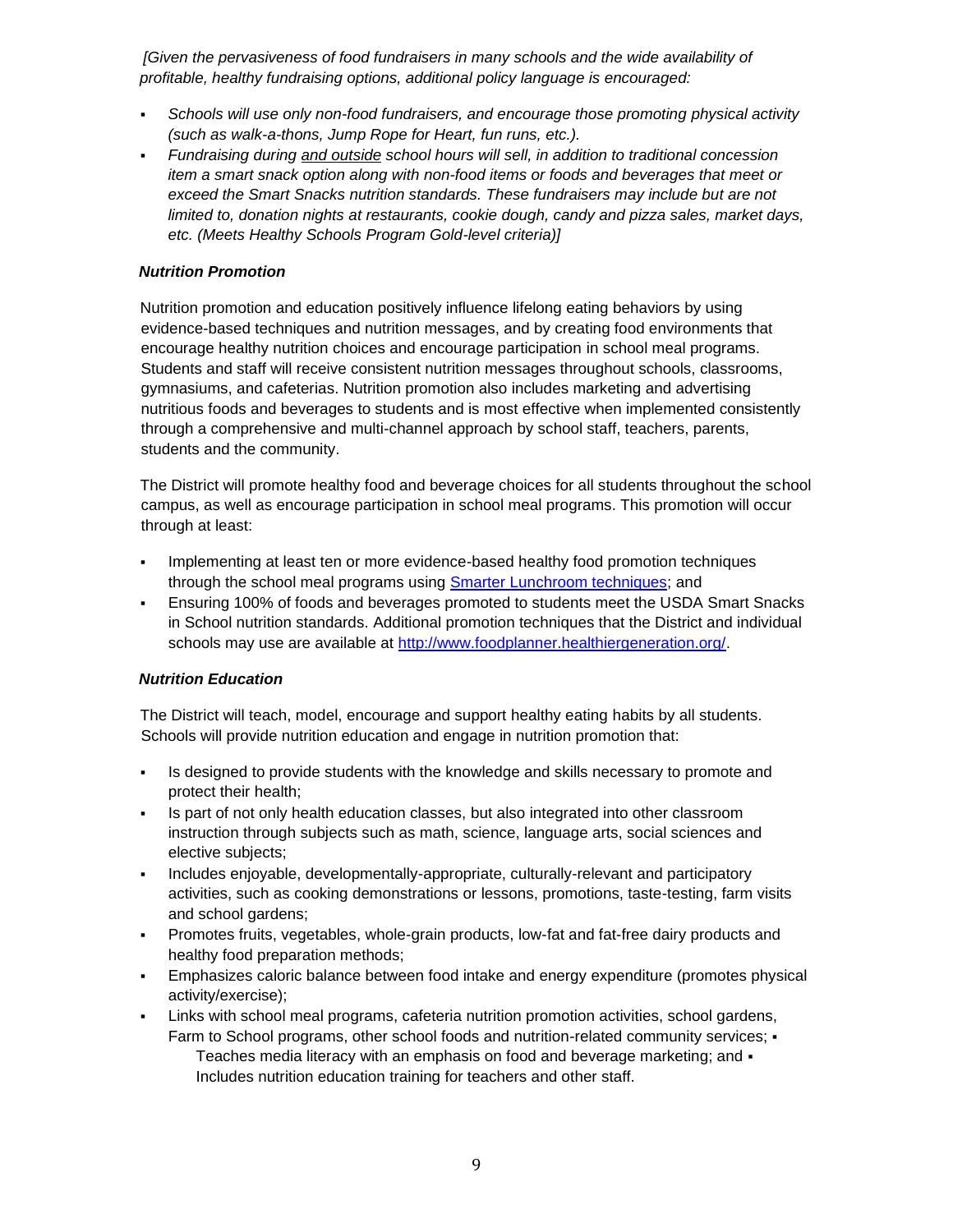#### *Essential Healthy Eating Topics in Health Education*

The District will include in the health education curriculum a minimum of 12 of the following essential topics on healthy eating:

- Relationship between healthy eating and personal health and disease prevention
- **Food quidance from [MyPlate](http://www.choosemyplate.gov/)**
- Reading and using FDA's nutrition fact labels
- Eating a variety of foods every day
- Balancing food intake and physical activity
- Eating more fruits, vegetables and whole grain products
- Choosing foods that are low in fat, saturated fat, and cholesterol and do not contain *trans* fat
- Choosing foods and beverages with little added sugars
- Eating more calcium-rich foods
- Preparing healthy meals and snacks
- Risks of unhealthy weight control practices
- Accepting body size differences
- Food safety
- **•** Importance of water consumption
- Importance of eating breakfast
- **EXEDENT** Making healthy choices when eating at restaurants
- Eating disorders
- **[The Dietary Guidelines for Americans](https://www.choosemyplate.gov/dietary-guidelines)**
- Reducing sodium intake
- Social influences on healthy eating, including media, family, peers and culture
- How to find valid information or services related to nutrition and dietary behavior
- How to develop a plan and track progress toward achieving a personal goal to eat healthfully
- Resisting peer pressure related to unhealthy dietary behavior
- Influencing, supporting, or advocating for others' healthy dietary behavior
- Parent and/ or community Event to promote health and wellness

#### *Food and Beverage Marketing in Schools*

The District is committed to providing a school environment that ensures opportunities for all students to practice healthy eating and physical activity behaviors throughout the school day while minimizing commercial distractions. The District strives to teach students how to make informed choices about nutrition, health and physical activity. These efforts will be weakened if students are subjected to advertising on District property that contains messages inconsistent with the health information the District is imparting through nutrition education and health promotion efforts. It is the intent of the District to protect and promote student's health by permitting advertising and marketing for only those foods and beverages that are permitted to be sold on the school campus, consistent with the District's wellness policy.

Any foods and beverages marketed or promoted to students on the school campus\* during the school day\* will meet or exceed the USDA Smart Snacks in School nutrition standards such that only those foods that comply with or exceed those nutrition standards are permitted to be marketed or promoted to students.

Food and beverage marketing is defined as advertising and other promotions in schools. Food and beverage marketing often includes an oral, written, or graphic statements made for the purpose of promoting the sale of a food or beverage product made by the producer, manufacturer, seller or any other entity with a commercial interest in the product.<sup>15</sup> This term includes, but is not limited to the following: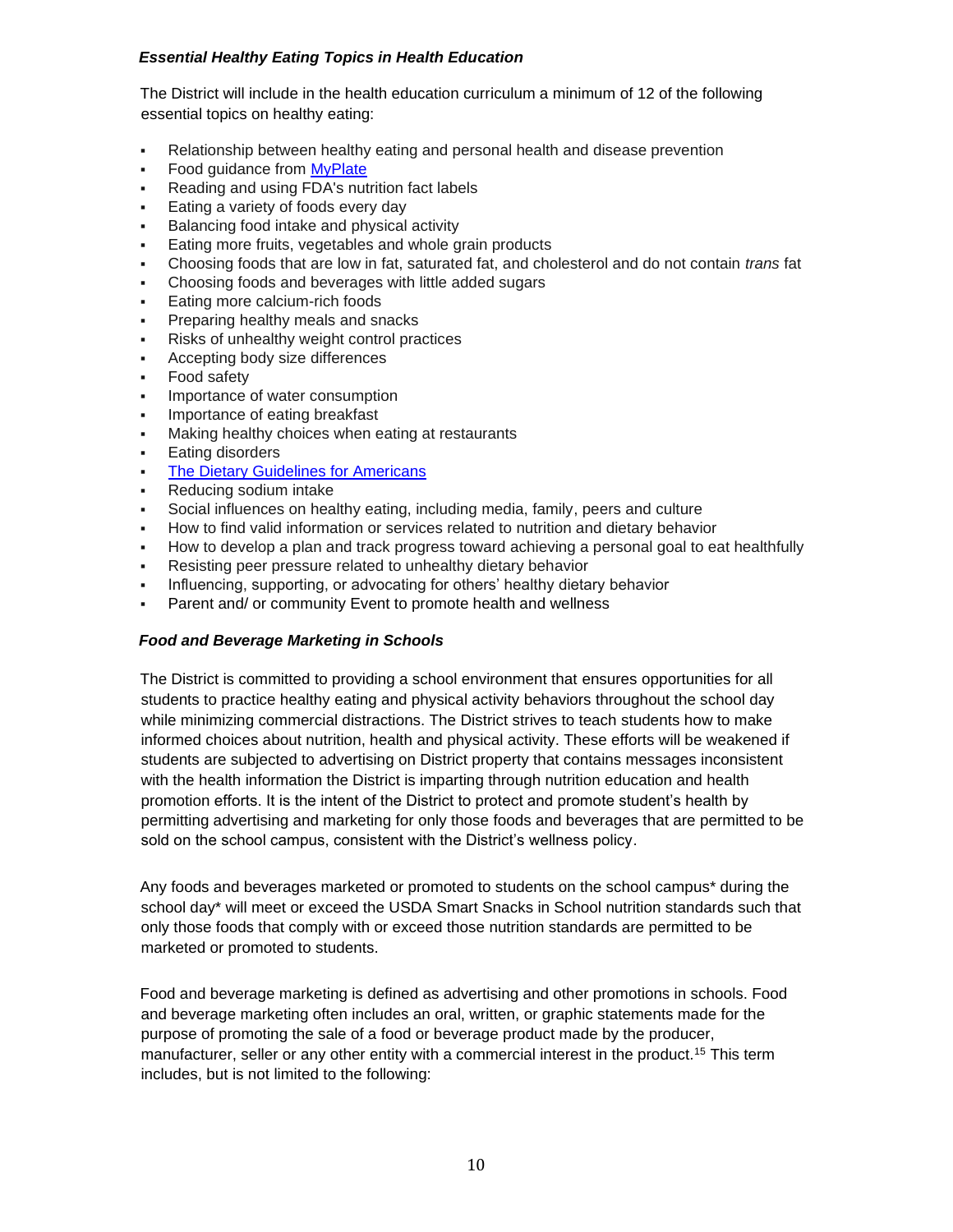- Brand names, trademarks, logos or tags, except when placed on a physically present food or beverage product or its container.
- **Displays, such as on vending machine exteriors**
- Corporate brand, logo, name or trademark on school equipment, such as marquees, message boards, scoreboards or backboards (Note: immediate replacement of these items are not required; however, districts will replace or update scoreboards or other durable equipment when existing contracts are up for renewal or to the extent that is in financially possible over time so that items are in compliance with the marketing policy.)
- Corporate brand, logo, name or trademark on cups used for beverage dispensing, menu boards, coolers, trash cans and other food service equipment; as well as on posters, book covers, pupil assignment books or school supplies displayed, distributed, offered or sold by the District.
- Advertisements in school publications or school mailings.
- Free product samples, taste tests or coupons of a product, or free samples displaying advertising of a product.

As the District/school nutrition services/Athletics Department/PTA/PTO reviews existing contracts and considers new contracts, equipment and product purchasing (and replacement) decisions should reflect the applicable marketing guidelines established by the District wellness policy.

# <span id="page-10-0"></span>**IV. Physical Activity**

Children and adolescents should participate in at least 60 minutes of physical activity every day. A substantial percentage of students' physical activity can be provided through a comprehensive school physical activity program (CSPAP). A CSPAP reflects strong coordination and synergy across all of the components: quality physical education as the foundation; physical activity before, during and after school; staff involvement and family and community engagement and the district is committed to providing these opportunities. Schools will ensure that these varied physical activity opportunities are in addition to, and not as a substitute for, physical education (addressed in "Physical Education" subsection). All schools in the district will be encouraged to participate in *Let's Move!* Active Schools [\(www.letsmoveschools.org\)](http://www.letsmoveschools.org/) in order to successfully address all CSPAP areas.

Physical activity during the school day (including but not limited to recess, classroom physical activity breaks or physical education) **will not be withheld** as punishment for any reason. This does not include participation on sports teams that have specific academic requirements. The district will provide teachers and other school staff with a [list of ideas](http://cspinet.org/new/pdf/constructive_classroom_rewards.pdf) [f](http://cspinet.org/new/pdf/constructive_classroom_rewards.pdf)or alternative ways to discipline students.

To the extent practicable, the District will ensure that its grounds and facilities are safe and that equipment is available to students to be active. The District will conduct necessary inspections and repairs.

### *[Optional additional policy language:*

▪ *Through a formal joint- or shared-use agreement, indoor and outdoor physical activity*  facilities and spaces will be open to students, their families, and the community outside of *school hours (meets Healthy Schools Program Gold-level criteria). [Change Lab Solutions](http://changelabsolutions.org/shared-use) provides guidance regarding joint- or shared-use agreements.*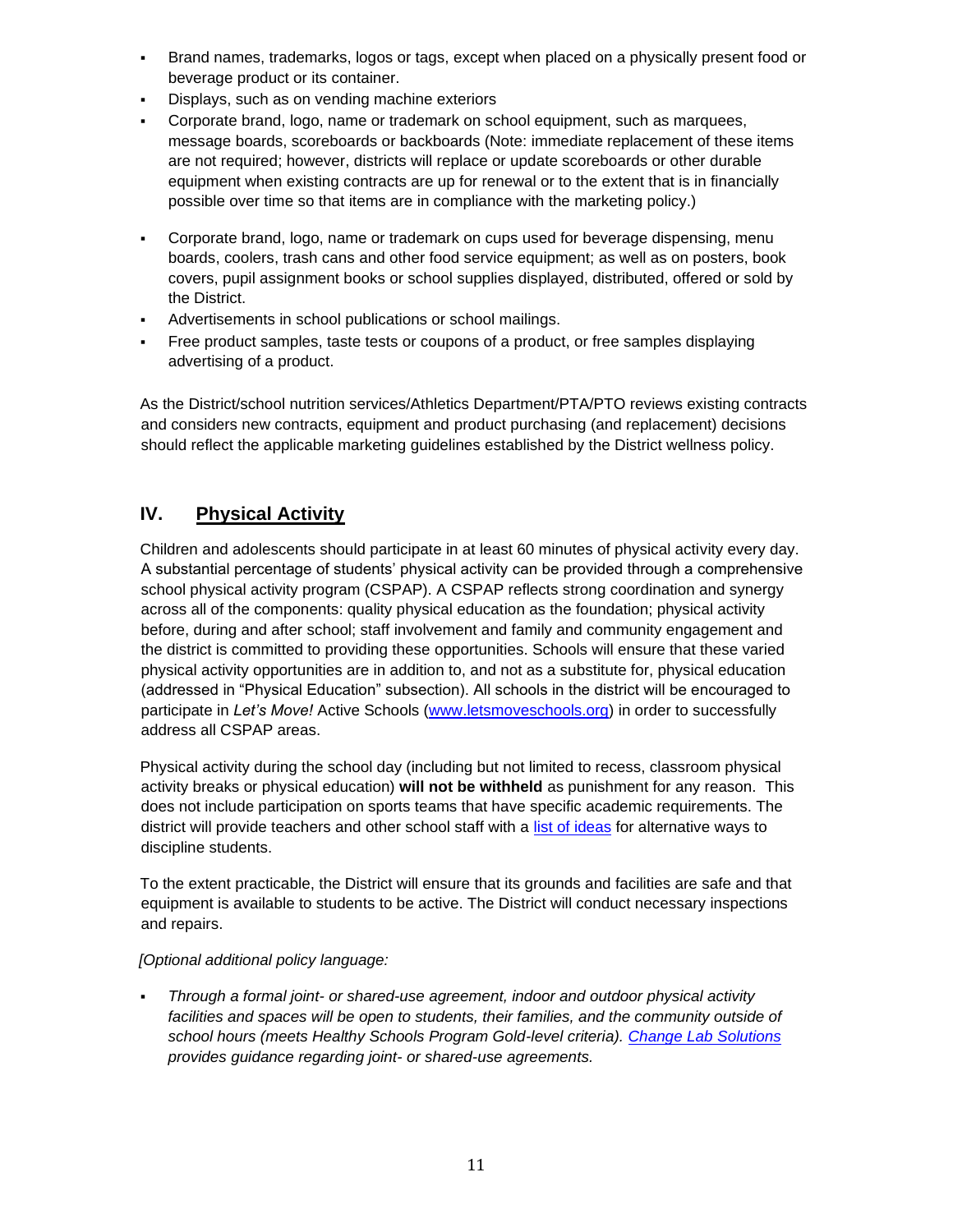#### *Physical Education*

The District will provide students with physical education, using an age-appropriate, sequential physical education curriculum consistent with national and state standards for physical education. The physical education curriculum will promote the benefits of a physically active lifestyle and will help students develop skills to engage in lifelong healthy habits, as well as incorporate essential health education concepts (discussed in the "*Essential Physical Activity Topics in Health Education*" subsection). The curriculum will support the essential components of physical education.

All students will be provided equal opportunity to participate in physical education classes. The District will make appropriate accommodations to allow for equitable participation for all students and will adapt physical education classes and equipment as necessary.

All District **elementary students** in each grade will receive physical education for at least 60-89 minutes per week throughout the school year. [*NOTE: Additional optional policy language substitutions include: All [District] elementary students in each grade will receive physical education for at least 90-149 minutes per week throughout the school year (Meets Healthy Schools Program Silver-level criteria). OR All [District] elementary students in each grade will receive physical education for at least 150 minutes per week throughout the school year (meets Healthy Schools Gold-level criteria).*]

All [District] **secondary students** (middle and high school) are required to take the equivalent of one academic year of physical education.

[*NOTE: For additional rigor, optional language substitutions include: All [District] secondary students (middle and high school) are required to take more than one academic year of physical education (meets Healthy Schools Silver-level criteria).OR All [District] secondary students (middle and high school) are required to take physical education throughout all secondary school years (meets Healthy Schools Gold-level criteria).*]

The District physical education program will promote student physical fitness through individualized fitness and activity assessments (via the [Presidential Youth Fitness Program](http://www.pyfp.org/) [o](http://www.pyfp.org/)r other appropriate assessment tool) and will use criterion-based reporting for each student.

[*Additional policy language includes:* 

- *Students will be moderately to vigorously active for at least 50% of class time during most or all physical education class sessions (meets Healthy Schools Program Silver-level criteria).*
- *All physical education teachers in [District] will be required to participate in at least a once a year professional development in education (meets Healthy Schools Program Silver-level criteria).*
- *All physical education classes in [District] are taught by licensed teachers who are certified or endorsed to teach physical education (meets Healthy Schools Program Gold-level criteria).*

#### *Essential Physical Activity Topics in Health Education*

Health education will be required in all grades (elementary) and the district will require middle and high school students to take and pass at least one health education course. The District will include in the health education curriculum a minimum of 12 the following essential topics on physical activity: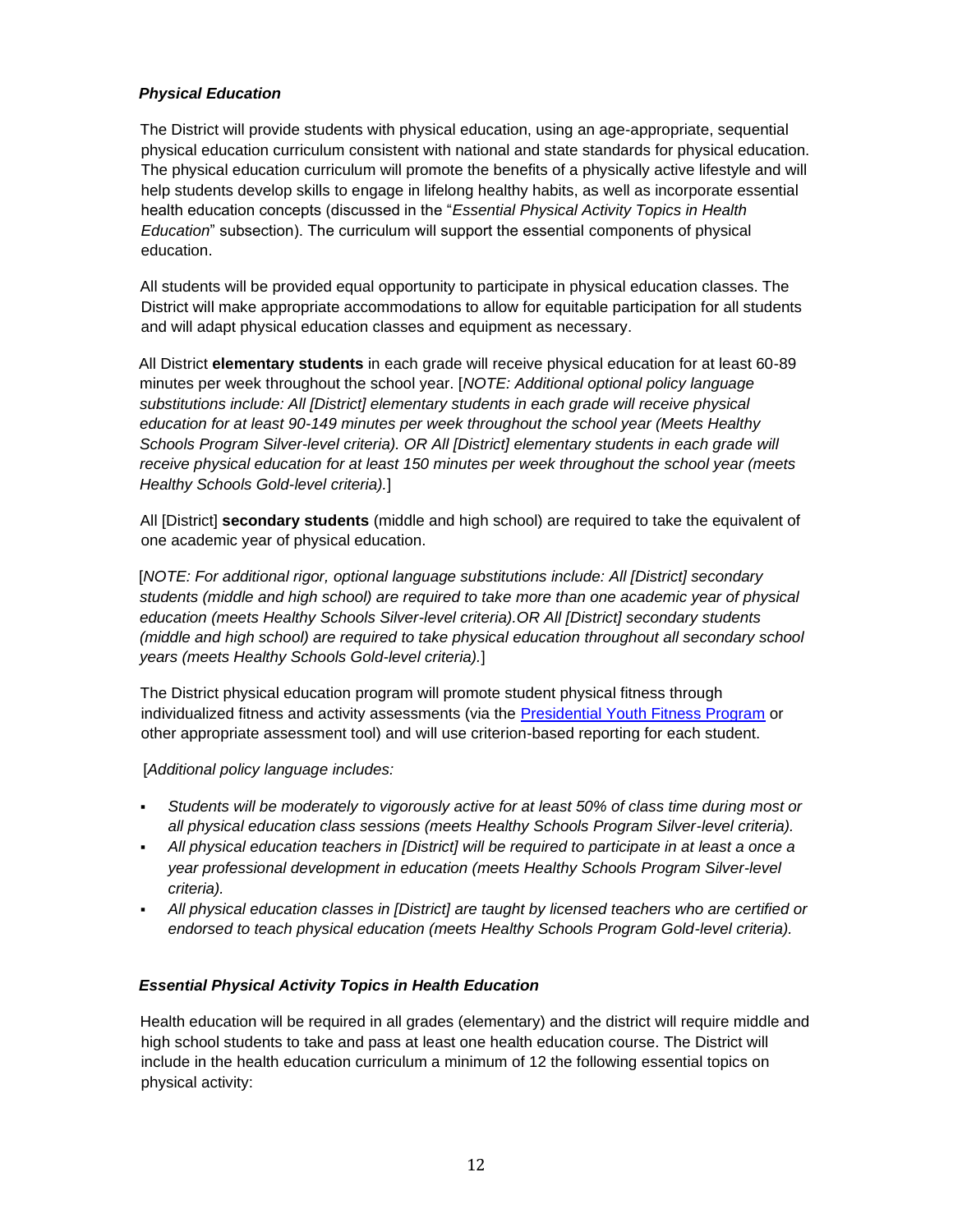- The physical, psychological, or social benefits of physical activity
- How physical activity can contribute to a healthy weight
- How physical activity can contribute to the academic learning process
- How an inactive lifestyle contributes to chronic disease
- Health-related fitness, that is, cardiovascular endurance, muscular endurance, muscular strength, flexibility, and body composition
- **•** Differences between physical activity, exercise and fitness
- Phases of an exercise session, that is, warm up, workout and cool down
- Overcoming barriers to physical activity
- Decreasing sedentary activities, such as TV watching
- Opportunities for physical activity in the community
- Preventing injury during physical activity
- Weather-related safety, for example, avoiding heat stroke, hypothermia and sunburn while being physically active
- How much physical activity is enough, that is, determining frequency, intensity, time and type of physical activity
- Developing an individualized physical activity and fitness plan
- Monitoring progress toward reaching goals in an individualized physical activity plan
- Dangers of using performance-enhancing drugs, such as steroids
- Social influences on physical activity, including media, family, peers and culture
- How to find valid information or services related to physical activity and fitness How to influence, support, or advocate for others to engage in physical activity · How to resist peer pressure that discourages physical activity.

#### *Recess (Elementary)*

All elementary schools will offer at least **20 minutes of recess** on all days during the school year This policy may be waived on early dismissal or late arrival days. If recess is offered before lunch, schools will have appropriate hand-washing facilities and/or hand-sanitizing mechanisms located just inside/outside the cafeteria to ensure proper hygiene prior to eating and students are required to use these mechanisms before eating. Hand-washing time, as well as time to put away coats/hats/gloves, will be built in to the recess transition period/timeframe before students enter the cafeteria.

**Outdoor recess** will be offered when weather is feasible for outdoor play*. Students will be*  allowed outside for recess except when outdoor temperature is above/below District-set temperature, inclusive of wind chill factors, during "code orange" or "code red" days, during storms with lightening or thunder, or at the discretion of the building administrator based on his/her best judgment of safety conditions.

In the event that the school or district must conduct **indoor recess,** teachers and staff will follow the indoor recess guidelines that promote physical activity for students, to the extent practicable. District will maintain and enforce its own indoor recess guidelines.

Recess will complement, not substitute, physical education class. Recess monitors or teachers will encourage students to be active, and will serve as role models by being physically active alongside the students whenever feasible.

#### *Classroom Physical Activity Breaks (Elementary and Secondary)*

The District recognizes that students are more attentive and ready to learn if provided with periodic breaks when they can be physically active or stretch. Thus, students will be offered **periodic opportunities** to be active or to stretch throughout the day on all or most days during a typical school week. The District recommends teachers provide short (3-5-minute) physical activity breaks to students during and between classroom time at least three days per week.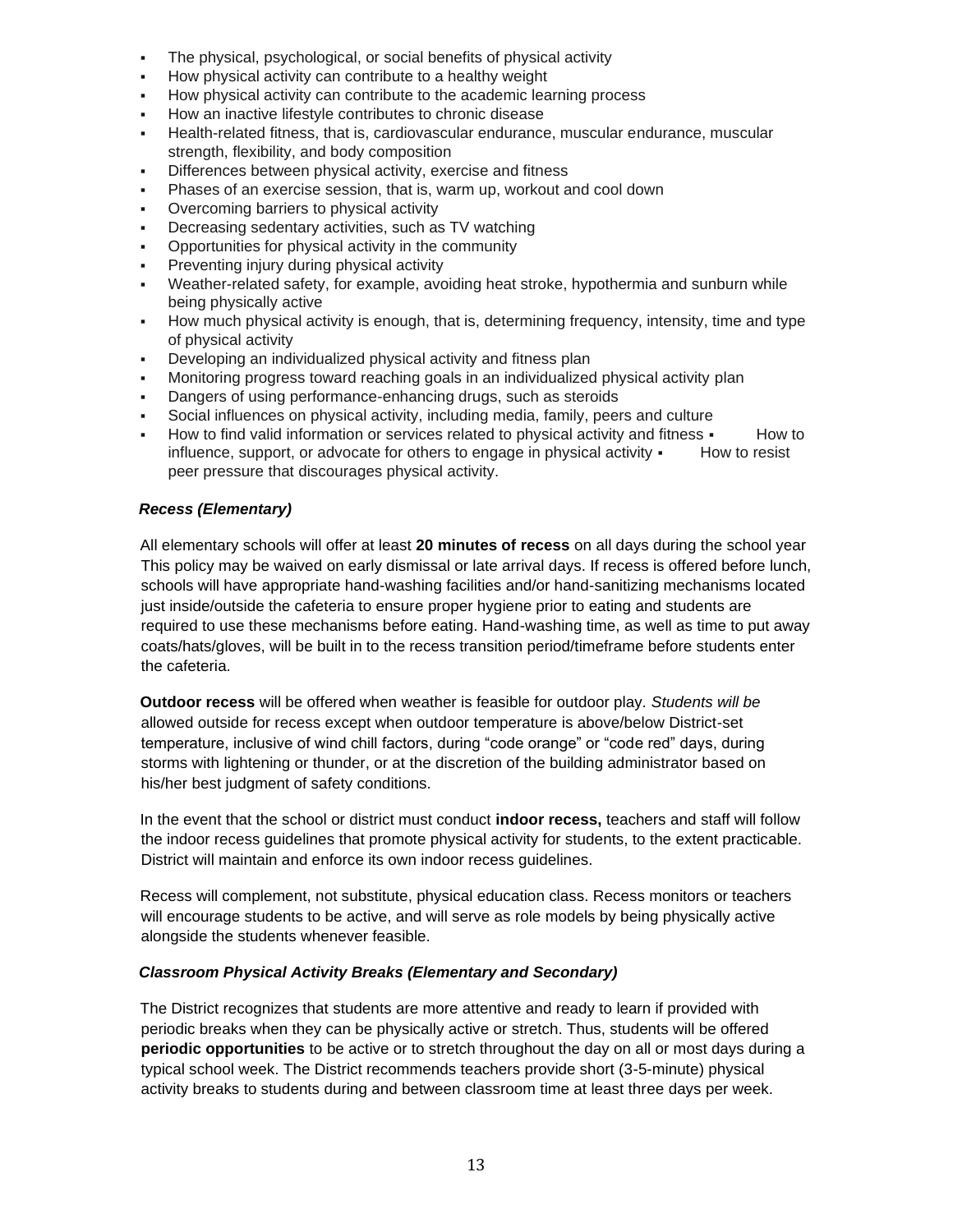These physical activity breaks will complement, not substitute, for physical education class, recess, and class transition periods.

The District will provide resources and links to resources, tools, and technology with ideas for classroom physical activity breaks. Resources and ideas are available through [USDA](http://healthymeals.nal.usda.gov/resource-library/physical-activity-school-aged-children/activities-and-tools) and the [Alliance for a Healthier Generation.](https://www.healthiergeneration.org/take_action/schools/physical_activity/physical_activities/) 

#### *Active Academics*

Teachers will incorporate movement and kinesthetic learning approaches into "core" subject instruction when possible (e.g., science, math, language arts, social studies and others) and do their part to limit sedentary behavior during the school day.

The District will support classroom teachers incorporating physical activity and employing kinesthetic learning approaches into core subjects by providing annual professional development opportunities and resources, including information on leading activities, activity options, as well as making available background material on the connections between learning and movement.

Teachers will serve as role models by being physically active alongside the students whenever feasible.

#### *Before and After School Activities*

The District offers opportunities for students to participate in physical activity either before and/or after the school day (or both) through a variety of methods. The District will encourage students to be physically active before and after school by: allowing students to participate in sports, martial arts or other various after school clubs that may include physical activity. *Active* 

#### *Transport*

The District will support active transport to and from school, such as walking or biking. The District will encourage this behavior by engaging in *six or more* of the activities below; including but not limited to:

- **•** Designate safe or preferred routes to school
- Secure storage facilities for bicycles and helmets (e.g., shed, cage, fenced area), if applicable
- **Instruction on walking/bicycling safety provided to students**
- Promote safe routes program to students, staff, and parents via newsletters, websites, local newspaper
- Use crossing guards, as needed
- Use crosswalks on streets leading to schools
- Use walking school buses
- Document the number of children walking and or biking to and from school
- Create and distribute maps of school environment (e.g., sidewalks, crosswalks, roads, pathways, bike racks, etc.)

# <span id="page-13-0"></span>**V. Other Activities that Promote Student Wellness**

The District will integrate wellness activities across the entire school setting, not just in the cafeteria, other food and beverage venues and physical activity facilities. The District will coordinate and integrate other initiatives related to physical activity, physical education, nutrition and other wellness components so all efforts are complementary, not duplicative, and work towards the same set of goals and objectives promoting student well-being, optimal development and strong educational outcomes.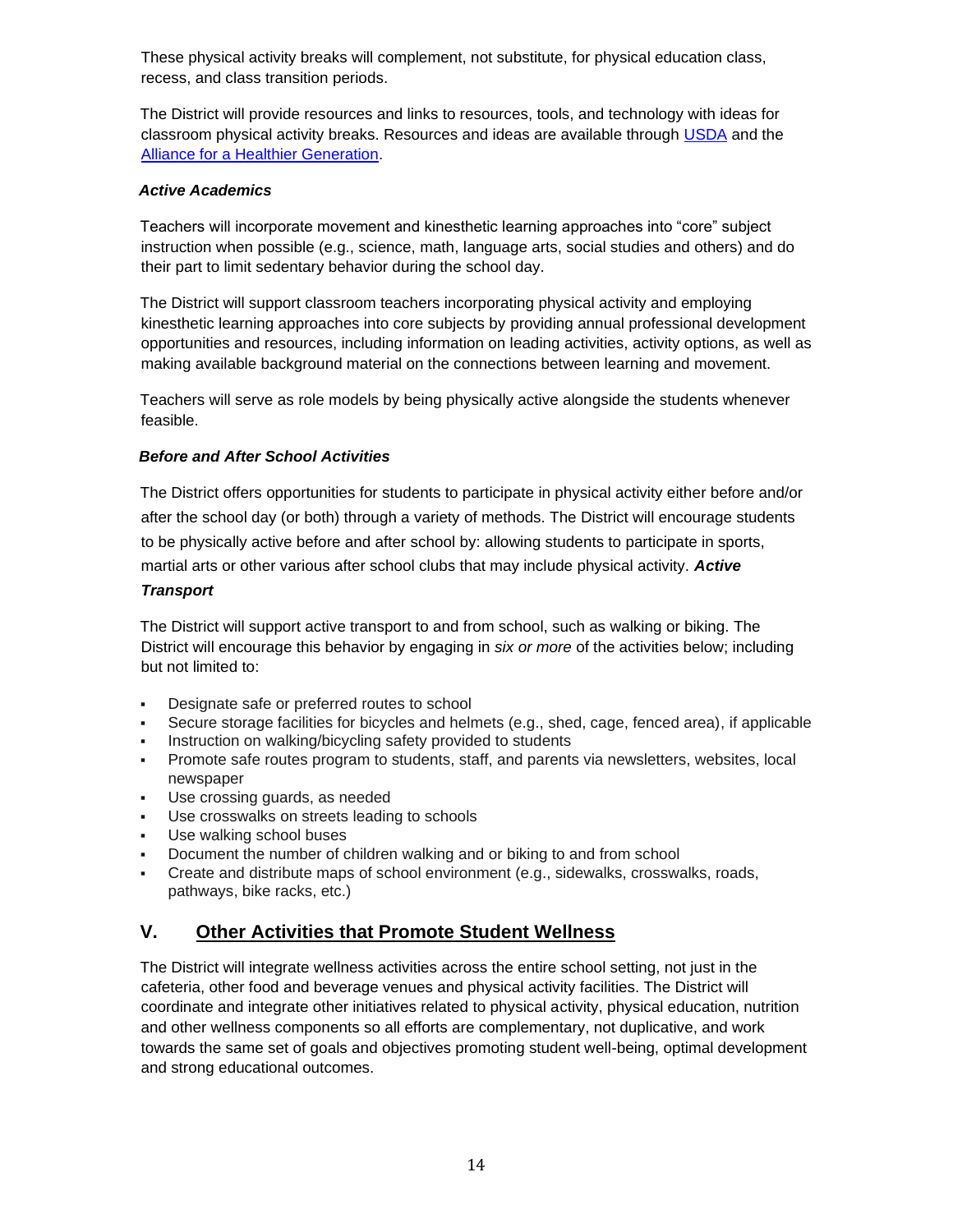Schools in the District are encouraged to coordinate content across curricular areas that promote student health, such as teaching nutrition concepts in mathematics, with consultation provided by either the school or the District's curriculum experts.

All efforts related to obtaining federal, state or association recognition for efforts, or grants/funding opportunities for healthy school environments will be coordinated with and complementary of the wellness policy, including but not limited to ensuring the involvement of the DWC/SWC.

All school-sponsored events will adhere to the wellness policy guidelines. All school-sponsored wellness events will include physical activity and healthy eating opportunities when appropriate.

#### *Community Partnerships*

The District will develop, enhance, or continue relationships with community partners (e.g., hospitals, universities/colleges, local businesses, SNAP-Ed providers and coordinators, etc.) in support of this wellness policy's implementation. Existing and new community partnerships and sponsorships will be evaluated to ensure that they are consistent with the wellness policy and its goals.

#### *Community Health Promotion and Family Engagement*

The District will promote to parents/caregivers, families, and the general community the benefits of and approaches for healthy eating and physical activity throughout the school year. Families will be informed and invited to participate in school-sponsored activities and will receive information about health promotion efforts.

As described in the "Community Involvement, Outreach, and Communications" subsection*,* the District will use electronic mechanisms (e.g., email or displaying notices on the district's website), as well as non-electronic mechanisms, (e.g., newsletters, presentations to parents or sending information home to parents), to ensure that all families are actively notified of opportunities to participate in school-sponsored activities and receive information about health promotion efforts.

#### *Staff Wellness and Health Promotion*

The DWC will have a staff wellness subcommittee that focuses on staff wellness issues, identifies and disseminates wellness resources and performs other functions that support staff wellness in coordination with human resources staff. The subcommittee leader's name is Steven Douglas.

Schools in the District will implement strategies to support staff in actively promoting and modeling healthy eating and physical activity behaviors. Examples of strategies schools will use, as well as specific actions staff members can take, include staff weight-loss competition, professional development on health and wellness, and water filtration systems being offered throughout the building for easy access to clean drinking water. The District promotes staff member participation in health promotion programs and will support programs for staff members on healthy eating/weight management that are accessible and free or low-cost. The District will also provide mental health days for staff to promote balance and self-care.

#### *[Optional language includes:*

The District will use a healthy meeting policy for all events with available food options, *created by the SWC/DWC or one that currently exists that optimizes healthy food options with a variety of choices and selections of healthy foods for a variety of dietary needs.]*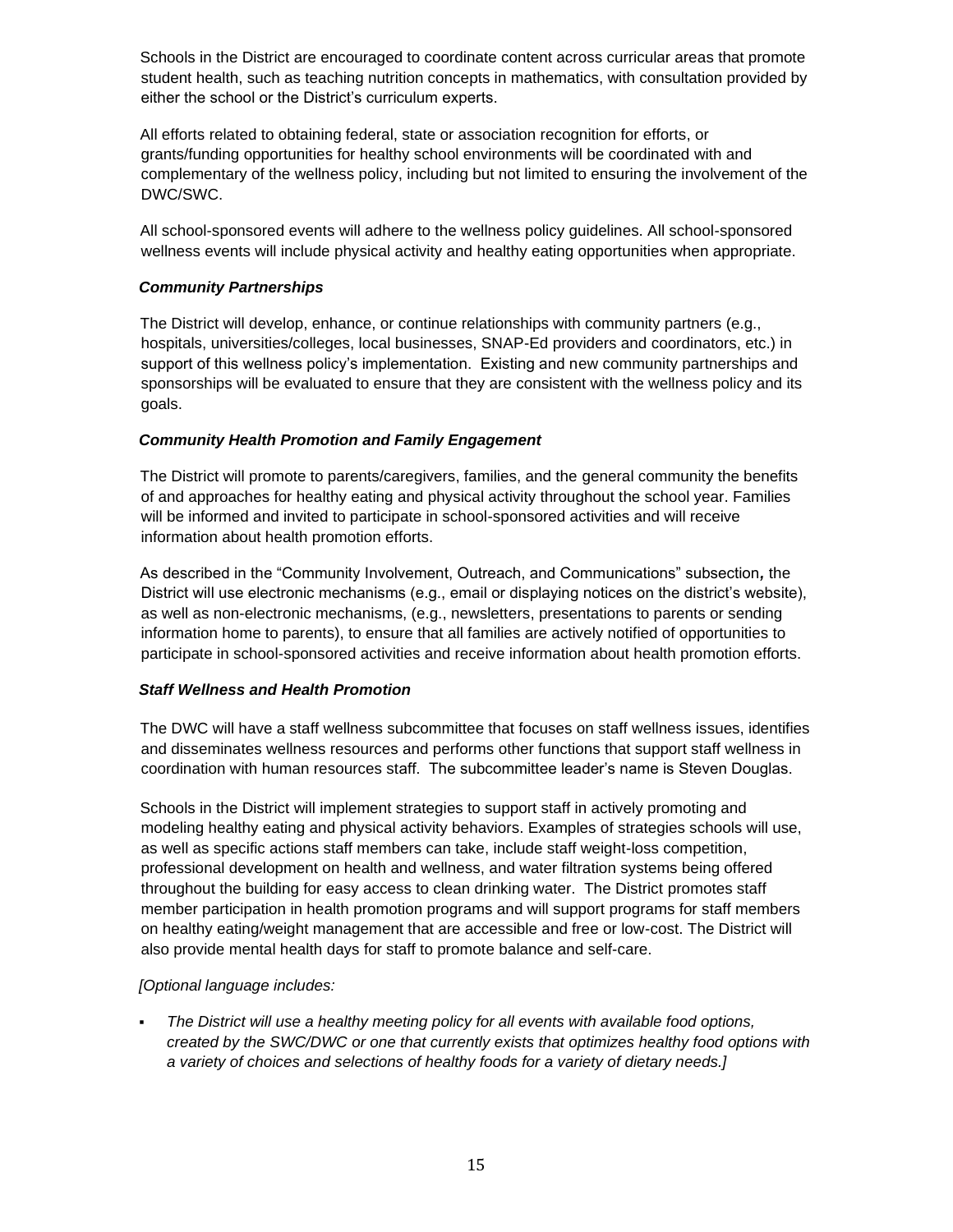#### *Professional Learning*

When feasible, the District will offer annual professional learning opportunities and resources for staff to increase knowledge and skills about promoting healthy behaviors in the classroom and school (e.g., increasing the use of kinesthetic teaching approaches or incorporating nutrition lessons into math class). Professional learning will help District staff understand the connections between academics and health and the ways in which health and wellness are integrated into ongoing district reform or academic improvement plans/efforts.

#### *Glossary:*

**Extended School Day** – the time during, before and afterschool that includes activities such as clubs, intramural sports, band and choir practice, drama rehearsals and more.

**School Campus** - areas that are owned or leased by the school and used at any time for schoolrelated activities, including on the outside of the school building, school buses or other vehicles used to transport students, athletic fields and stadiums (e.g., on scoreboards, coolers, cups, and water bottles), or parking lots.

**School Day** – the time between midnight the night before to 30 minutes after the end of the instructional day.

**Triennial** – recurring every three years.